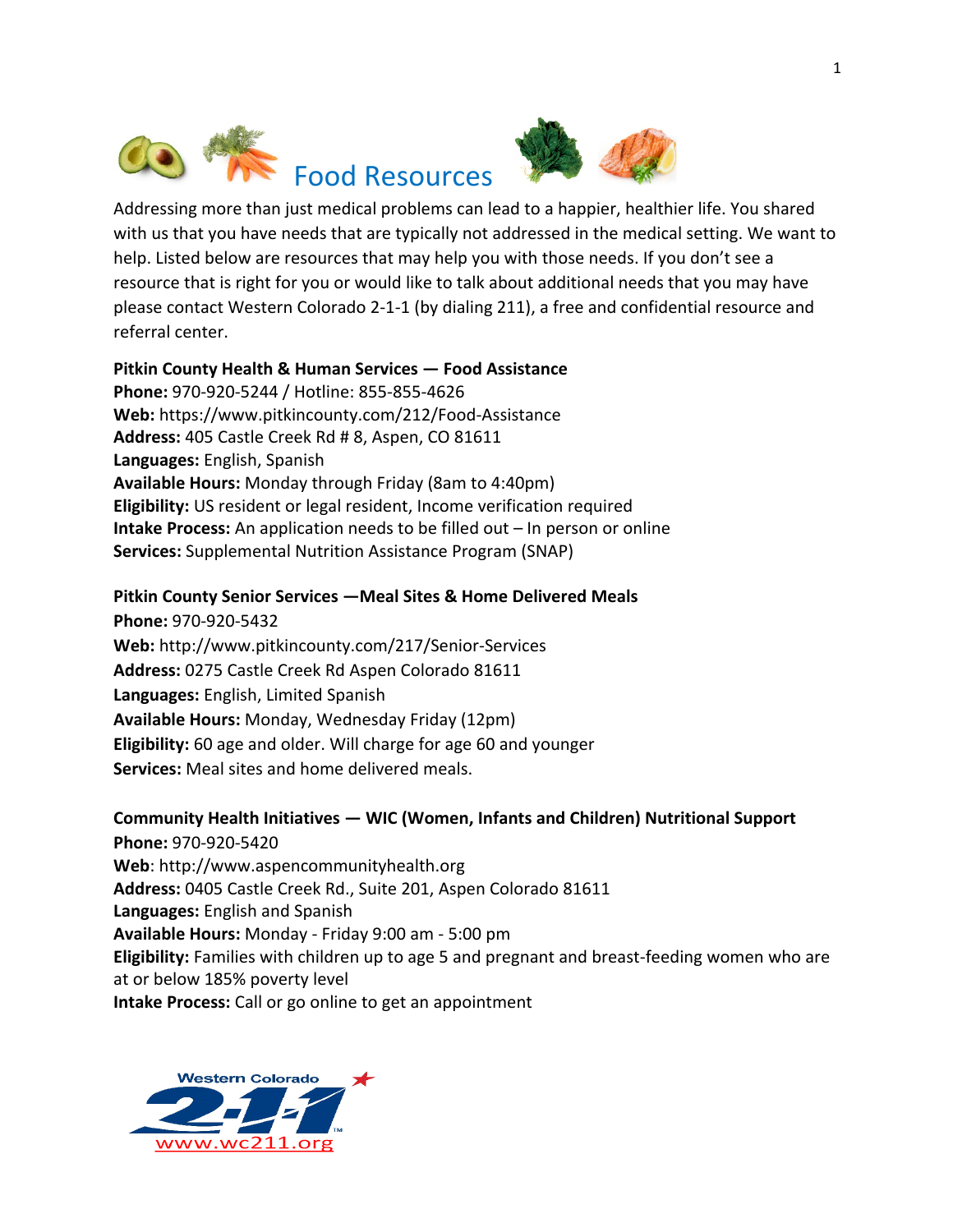## **Eagle County Seniors Services (Western Eagle County)**

**Phone**: 970-328=9586 Web: www.eaglecounty.us/FoodAssistance/ Address: 0020 Eagle County Drive, Suite E, El Jebel, CO, 81623 **Languages:** Spanish and English **Eligibility:** Age 60 and older and adults with disabilities. Types of Fees: Meals are available to those 60 and older for the suggested donation of \$3.00 Those under 60 must pay \$8 **Available Hours:** Tuesday, Wednesday, Thursday (11am to 1pm) **Intake Process:** Call in for details and reserve a spot **Service:** Meals on-site.

### **Lift Up (Aspen) - Food Pantry**

**Phone**: 970-544-2009 Web: https://www.liftup.org/7-food-pantries **Address:** 465 N, Mill ST #5 Aspen CO 81611 Languages: Spanish and English **Eligibility:** Up to 12 visits per year Available Hours: Tuesday, Wednesday, Thursday (11am to 1pm) **Eligibility:** Senior Commodity Supplemental Food Program  $- 3^{rd}$  Thursday (11am to 1pm) **Intake Process:** Must complete application to meet income guidelines **Services:** Food pantry and additional services available from Lift Up www.liftup.org

# **Lift Up (Basalt) - Food Pantry**

**Phone:** 970-279-1492 Web: https://www.liftup.org/7-food-pantries Address: Basalt Community United Methodist Church, 167 Holland Hills Rd, Basalt, CO 81621 Languages: Spanish and English **Eligibility:** Up to 12 visits per year **Available Hour**s: Wednesdays & Thursday (11am to 1pm) **Intake Process:** Must complete application to meet income guidelines **Services:** Food pantry and additional services available from Lift Up www.liftup.org

### **Lift Up (Carbondale) Food Pantry**

**Phone:** 970-963-1778 Web: https://www.liftup.org/7-food-pantries Address: Third Street Center, 520 South 3<sup>rd</sup> Street, Unit 35, Carbondale, CO 81623 **Languages:** Spanish and English

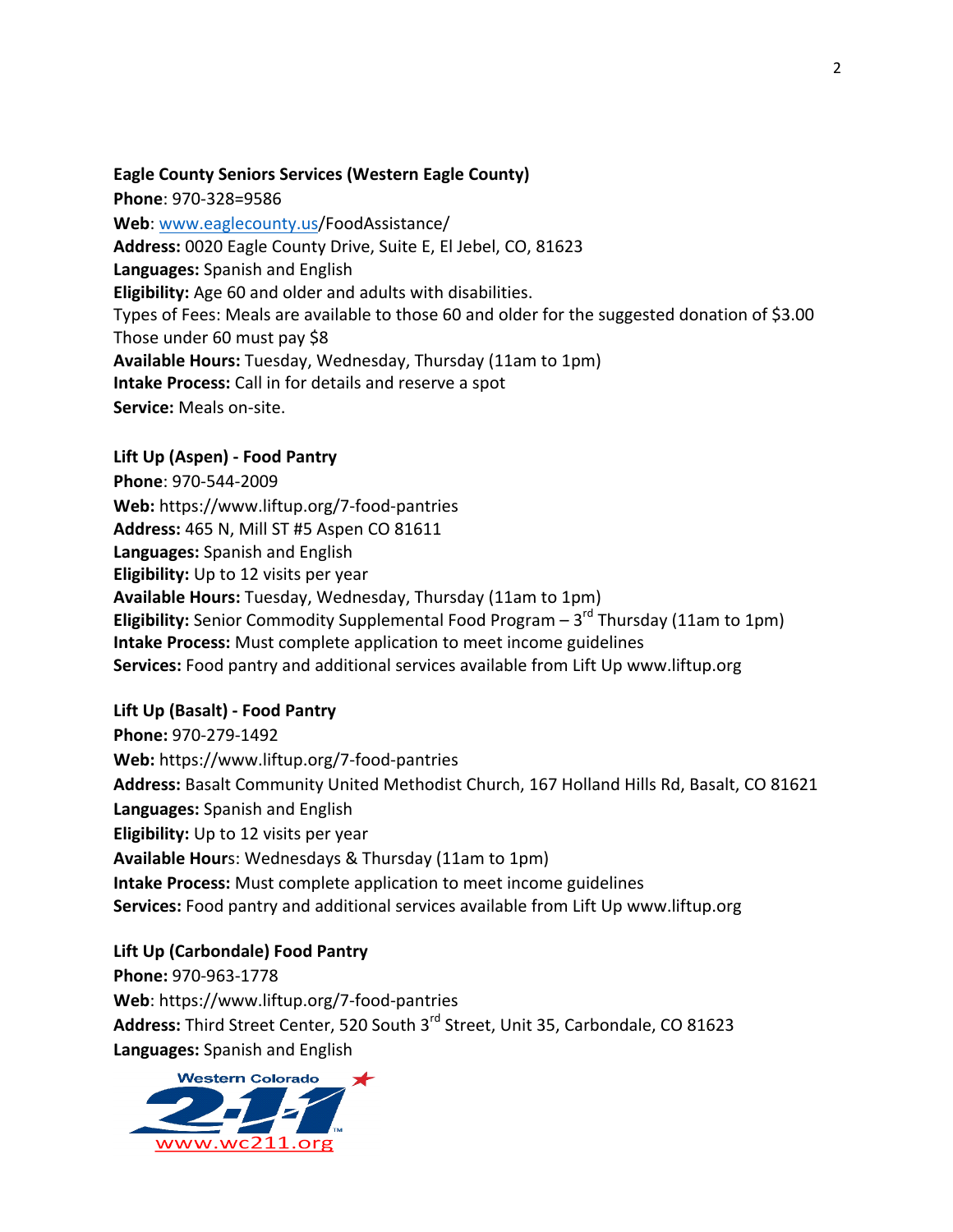**Eligibility:** Up to 4 visits per family per year Available Hour: Monday, Wednesday, Friday (10am to 12:30pm) **Intake Process:** Must complete application to meet income guidelines **Services:** Food pantry and additional services available from Lift Up www.liftup.org **Lift Up (Glenwood Springs) Food Pantry Phone:** 970-945-2005 Web: https://www.liftup.org/7-food-pantries Address: 1004 Grand Ave, Glenwood Springs, CO 81601 **Languages:** Spanish and English **Eligibility:** Up to 4 visits per family per year **Available Hour:** Tuesdays & Fridays (10:30am to 12pm) Thursdays (10am to 3pm) **Intake Process:** Must complete application to meet income guidelines **Services:** Food pantries in New Castle, Rifle, and Parachute and additional services available from Lift Up go to www.liftup.org or call 625-4496.

## **Aspen Community Church — Emergency Assistance**

**Phone:** 970-925-1571 Web: http://aspencommunitychurch.org/ Address: 200 E Bleeker St, Aspen, CO 81611 **Language:** English **Available Hours:** Monday & Thursday (10am to 2pm)

### **Garfield County Senior Programs (Meal Sites)**

Web: https://www.garfield-county.com/human-services/senior-nutrition.aspx **Phone & Address:** Call to make reservations by 12pm the day prior For Monday reservations call by 12pm on the Friday before. 945-9117, Wednesdays, (Roaring Fork & Spoon, 1250 Hendricks Drive, Carbondale) 945-9117, Tuesdays and Fridays, (Chat n Chew, 1402 Blake Ave., Glenwood Springs) 665-0041, Mondays and Thursdays (Sunnyside Senior Meal, 601  $21<sup>st</sup>$  St., Glenwood Springs) 665-0041, Mondays, The Gathering, 201 Castle Valley Blvd., New Castle) **Services/Eligibility:** Nutrition Program serves as an outreach program to provide hot nutritious meals in a community setting for seniors 60 and over and their spouses. Reservation/cancellation line (970) 665-6540.

#### **Valley View Hospital — Meals on Wheels**

Phone: 970-384-6653 (Volunteer Coordinator) Address: 1906 Blake Ave, Glenwood Springs, CO 81601 **Languages:** English and Spanish **Available Hours:** Monday, Wednesday, Friday (11:30 am to 1:30 pm)